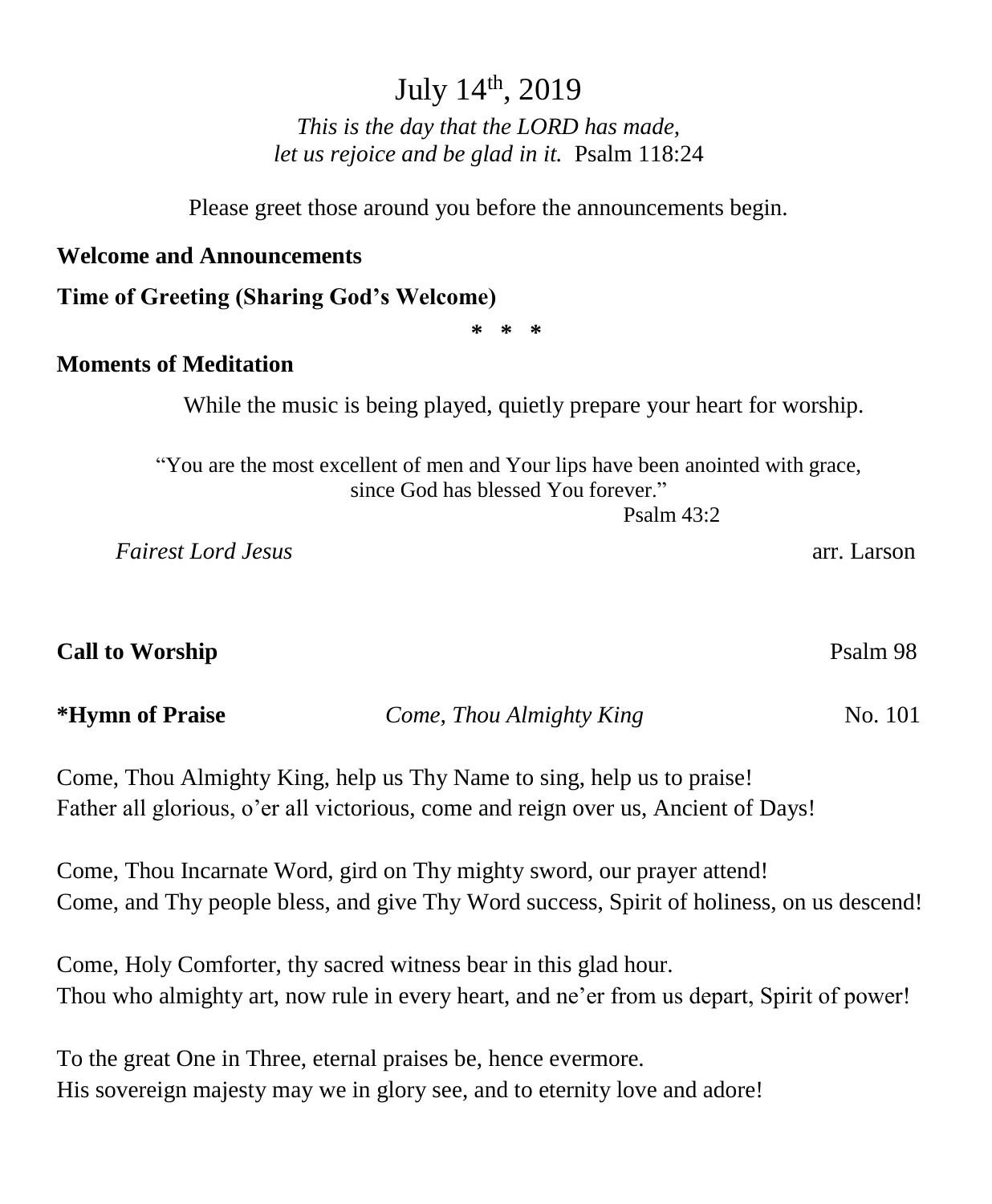**Scripture Reading Revelation 19:6-8 Revelation 19:6-8** Pew Bible Page 1935

#### **Prayer of Confession**

Heavenly Father, we confess that we often forget that our merciful High Priest has ascended into heaven in triumph and intercedes for us there. In good times, we declare boldly that in Jesus we have a sympathetic High Priest, yet when trials and troubles come, we quickly feel abandoned and alone, convinced that You have forgotten us. Instead of drawing near to the throne of grace, full of confidence in Your love for us, our hearts are consumed with frustration and fear. Father forgive us. Thank You that You entered this world of suffering and temptation as our merciful and compassionate High Priest. You presented Your own blood as the atoning offering that enables us to come before Your throne with boldness. Holy Spirit, show us more clearly our eternal High Priest and Advocate above. Give us the joy and gladness that comes from knowing that Jesus was offered as the onceand-for-all sacrifice in our place and that our names are engraved on the palms of Your hands. In Jesus' name. Amen.

#### **Assurance of Pardoning Grace** Hebrews 4:14-16

**<sup>14</sup>** Since then we have a great high priest who has passed through the heavens, Jesus, the Son of God, let us hold fast our confession. **<sup>15</sup>** For we do not have a high priest who is unable to sympathize with our weaknesses, but one who in every respect has been tempted as we are, yet without sin. **<sup>16</sup>** Let us then with confidence draw near to the throne of grace, that we may receive mercy and find grace to help in time of need.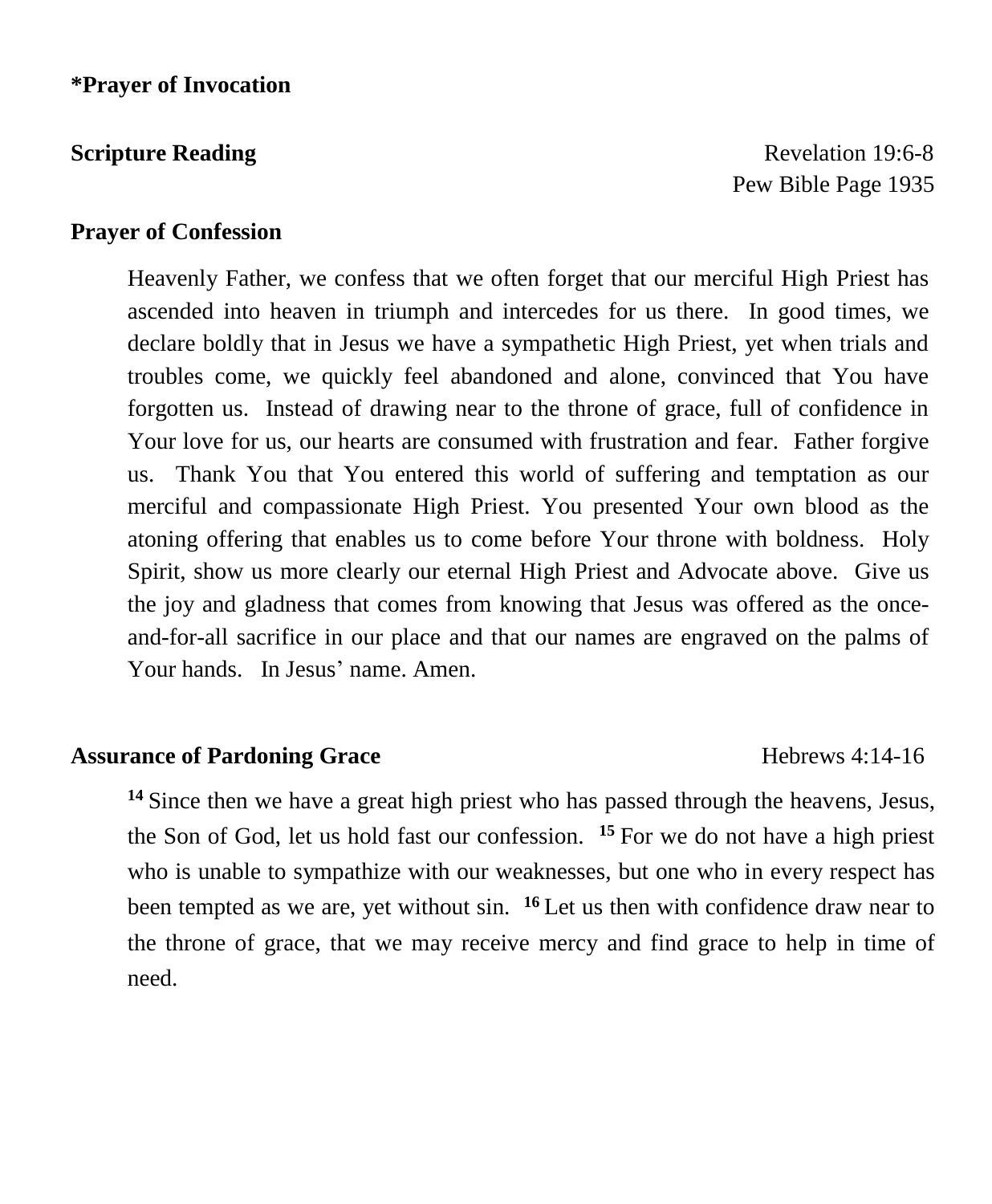**\*Chorus of Thanksgiving** *Before the Throne of God Above* 



Text and Music: Vikki Cook; © 1997 Sovereign Grace Worship. All rights reserved. Reprinted with permission under CCLI #376630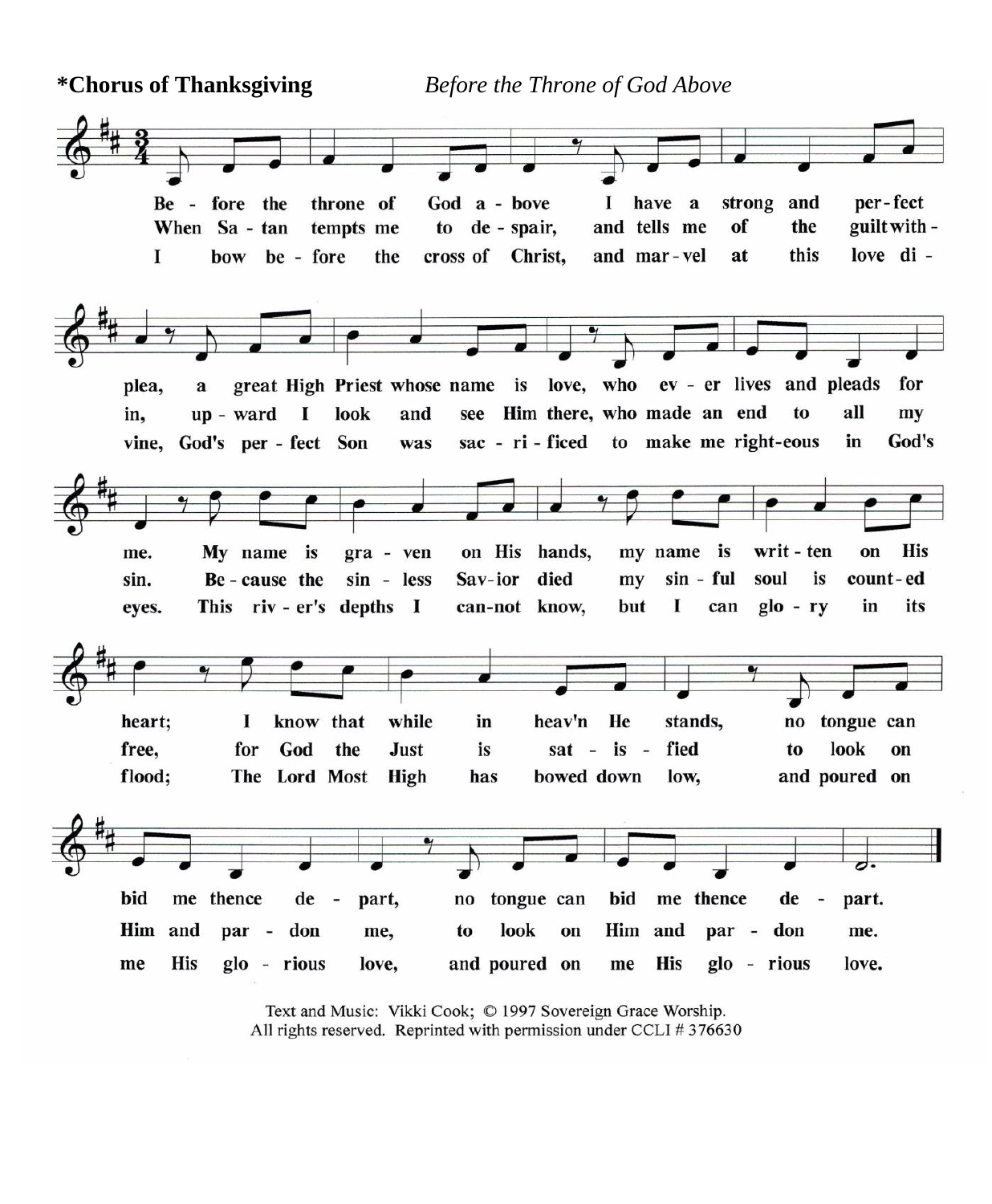### **New City Catechism Question # 44**

### **What is baptism?**

Baptism is the washing with water in the name of the Father, the Son, and the Holy Spirit; it signifies and seals our adoption into Christ, our cleansing from sin, and our commitment to belong to the Lord and to his church.

### **Prayer of Intercession**

| <b>Tithes and Offering</b> | His Eye Is on the Sparrow                                   | arr. Rouse |
|----------------------------|-------------------------------------------------------------|------------|
|                            | Why should I feel discouraged? Why should the shadows come? |            |

should I feel discouraged? Why should the shadows come? Why should my heart feel lonely and long for heaven and home? When Jesus is my portion, a constant friend is He. His eye is on the sparrow and I know He watches me.

**\*Hymn of Preparation** *Leaning on the Everlasting Arms* No. 616

What a fellowship, what a joy divine, leaning on the everlasting arms; what a blessedness, what a peace is mine, leaning on the everlasting arms. Leaning, leaning, safe and secure from all alarms; Leaning, leaning, leaning on the everlasting arms.

Oh, how sweet to walk in this pilgrim way, leaning on the everlasting arms; oh, how bright the path grows from day to day, leaning on the everlasting arms. Leaning, leaning, safe and secure from all alarms; Leaning, leaning, leaning on the everlasting arms.

What have I to dread, what have I to fear, leaning on the everlasting arms? I have blessed peace with my Lord so near, leaning on the everlasting arms. Leaning, leaning, safe and secure from all alarms; Leaning, leaning, leaning on the everlasting arms.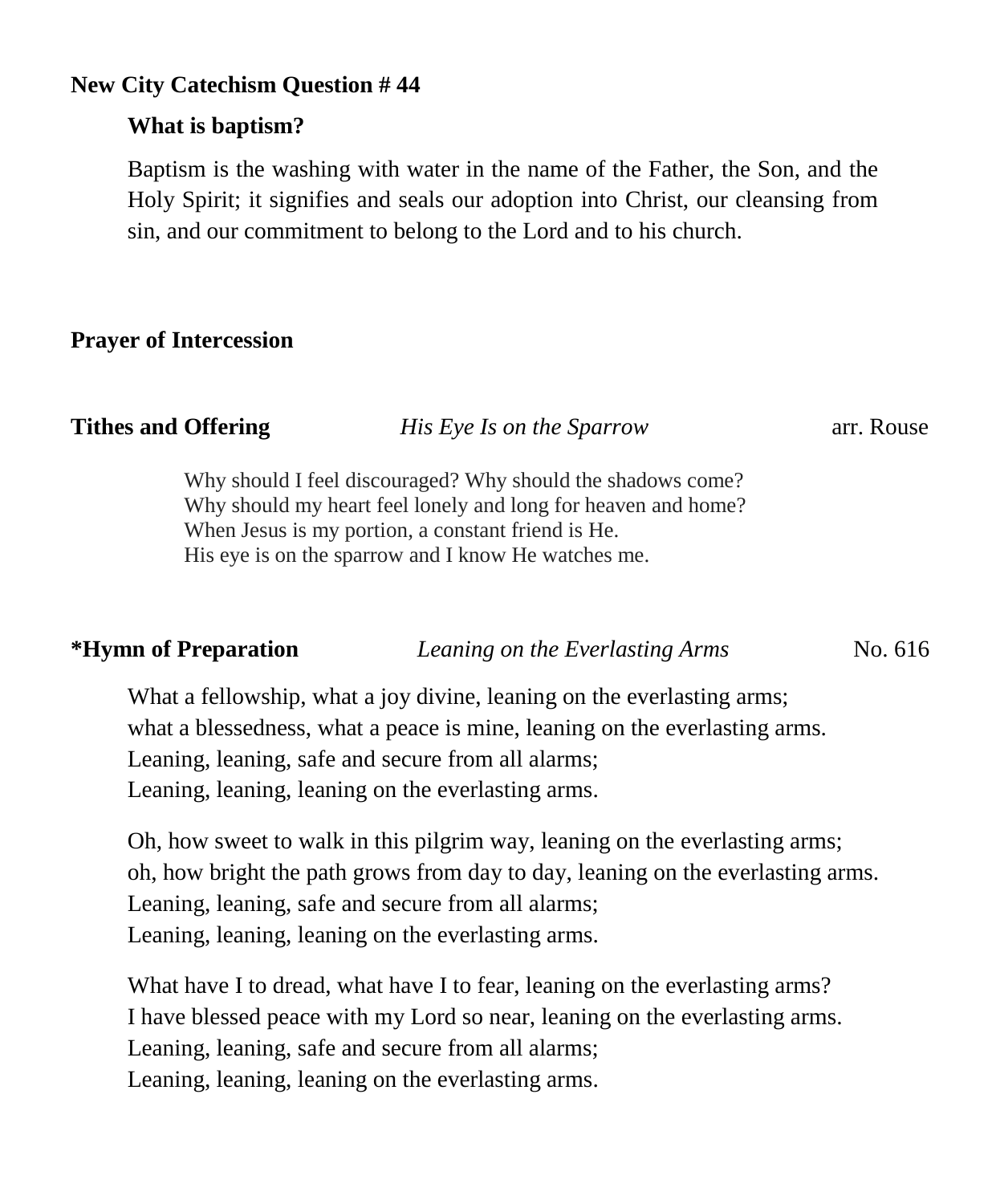**Sermon Saved by Marriage Hosea 1:1-3, 3:1-6, 11:1-10** Pew Bible Page 1395

Notes: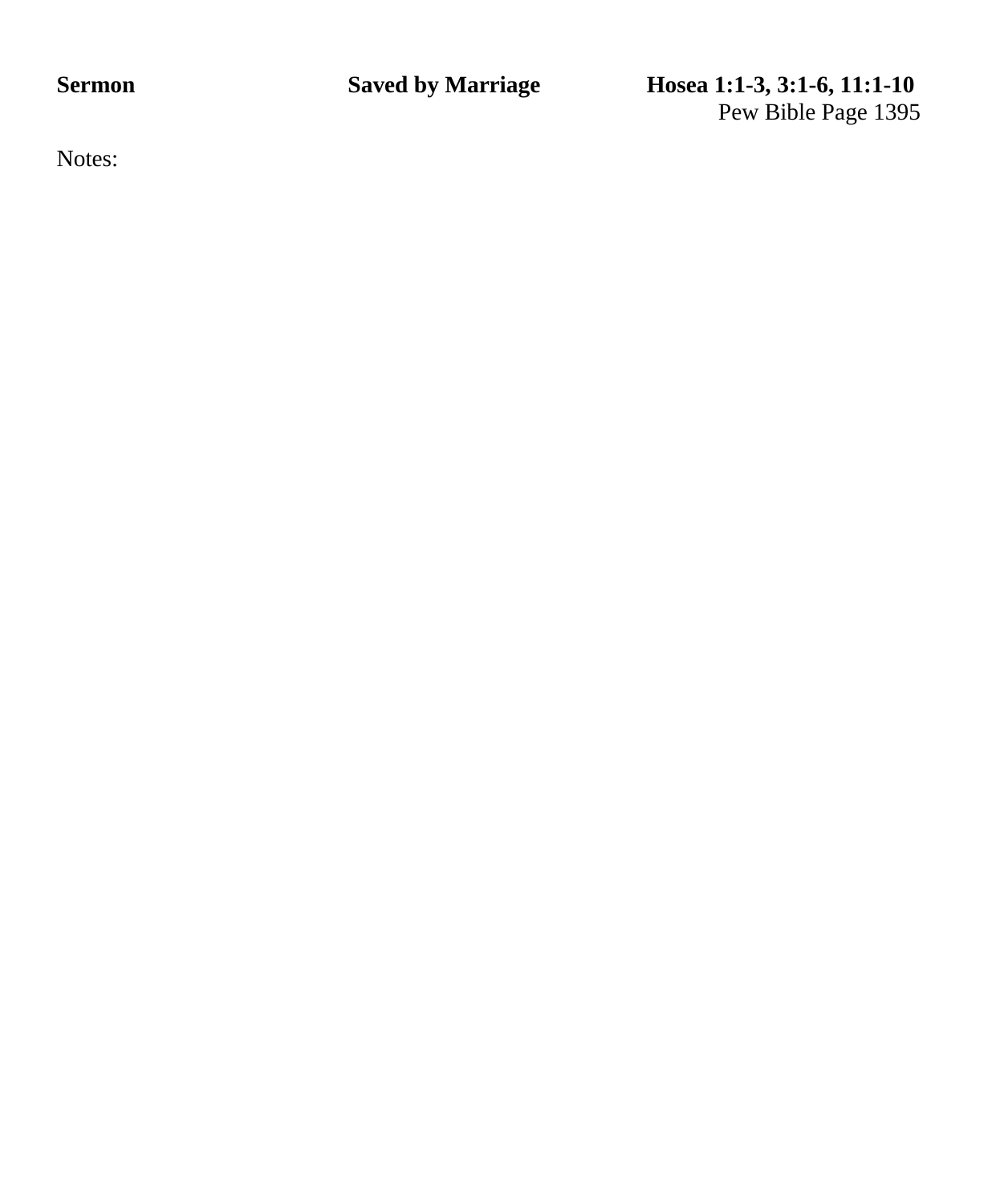And can it be that I should gain an int'rest in the Savior's blood? Died He for me, who caused His pain? For me, who Him to death pursued? Amazing love! How can it be that Thou, my God, shouldst die for me? Amazing love! How can it be that Thou, my God, shouldst die for me?

He left His Father's throne above (so free, so infinite His grace!) Humbled Himself (so great His love!), and bled for all His chosen race. 'Tis mercy all, immense and free, for O my God, it found out me! Amazing love! How can it be that Thou, my God, shouldst die for me?

Long my imprisoned spirit lay, fast bound in sin and nature's night; Thine eye diffused a quick'ning ray; I woke, the dungeon flamed with light; My chains fell off, my heart was free; I rose, went forth, and followed Thee. Amazing love! How can it be that Thou, my God, shouldst die for me?

### **\*Benediction**

#### **\*Gloria Patri** No. 735

Glory be to the Father, and to the Son, and to the Holy Ghost; as it was in the beginning, is now, and ever shall be, world without end. Amen, amen.

| <i>*Postlude</i> | Sent Forth by God's Blessing | arr. Behnke |
|------------------|------------------------------|-------------|
|                  |                              |             |

**\* Congregation:** Please stand as able.

**\* \* \* \* \* \* \* \***

**Organ** Sandy Schoon **Sandy Schoon Scripture, New City Catechism & Intercessory Prayer** Yon Lindborg, Elder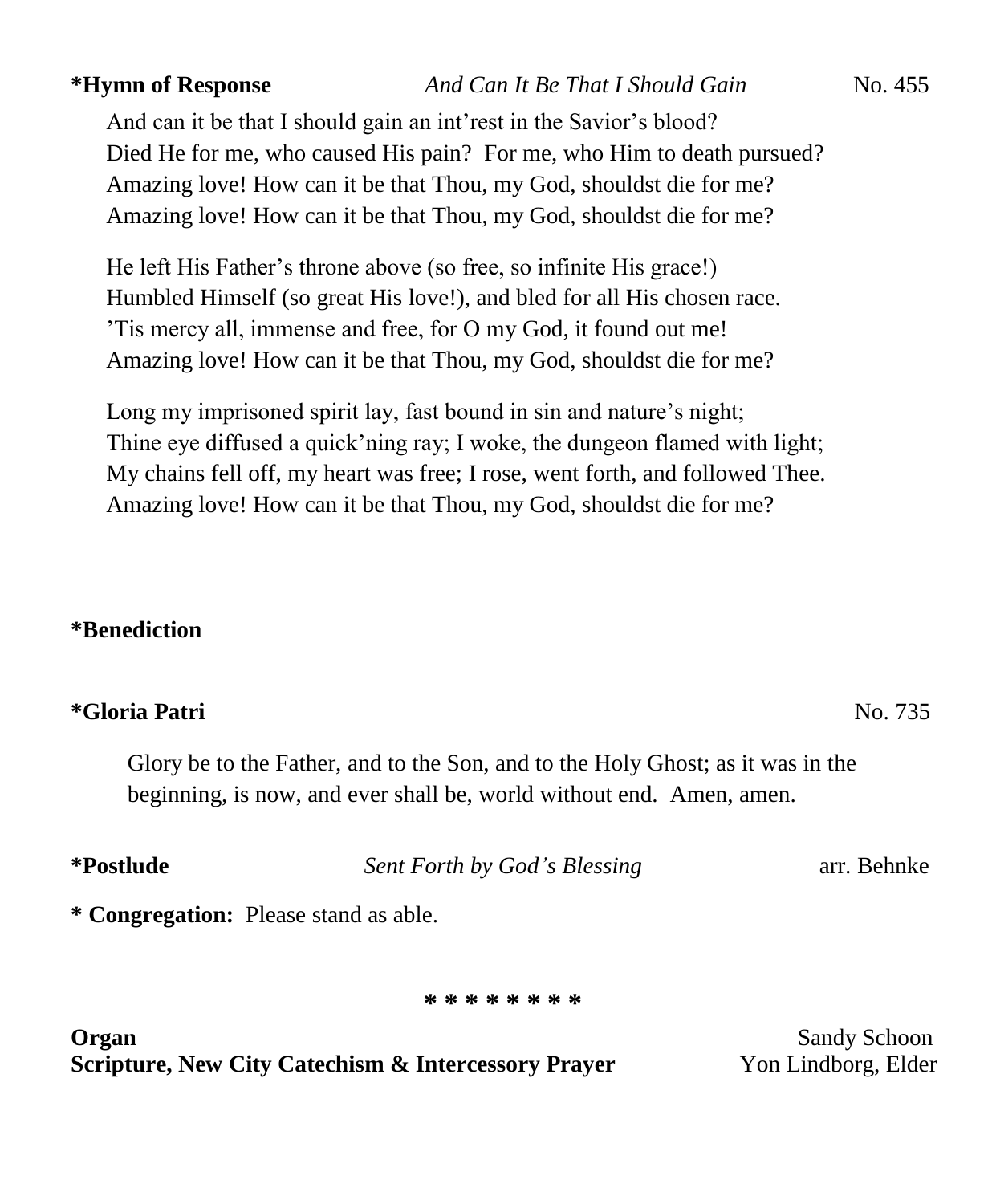|                 |                       | <b>Weekly Calendar</b>                          |  |
|-----------------|-----------------------|-------------------------------------------------|--|
| <b>DATE</b>     | <b>TIME</b>           | <b>EVENT</b>                                    |  |
| <b>SUN 7/14</b> | 10:30 AM<br>$6:00$ PM | <b>Worship Service</b><br><b>Prayer Meeting</b> |  |
| <b>SUN 7/21</b> | 10:30 AM              | <b>Worship Service</b>                          |  |

## **Important Upcoming Events**

| <b>TUES 7/23</b> | 11:30 AM | By the Hand Service Project |  |
|------------------|----------|-----------------------------|--|
|------------------|----------|-----------------------------|--|

# **Serving the Lord**

|                   | 7/14                | 7/21           | 7/28             |
|-------------------|---------------------|----------------|------------------|
|                   | D. O'Neal,          | C. Tuitman,    | L, Martin,       |
| <b>AM Nursery</b> | Cordie A.           | Krystal T.     | Grace M.         |
| Greeters          | Lindborg            | <b>DeGroot</b> | Stechly          |
| Audio             | <b>B.</b> Armstrong | J. Martin      | B. Schoon        |
| Elder of the Week | Lindborg            | Schoon         | <b>Stoltzfus</b> |